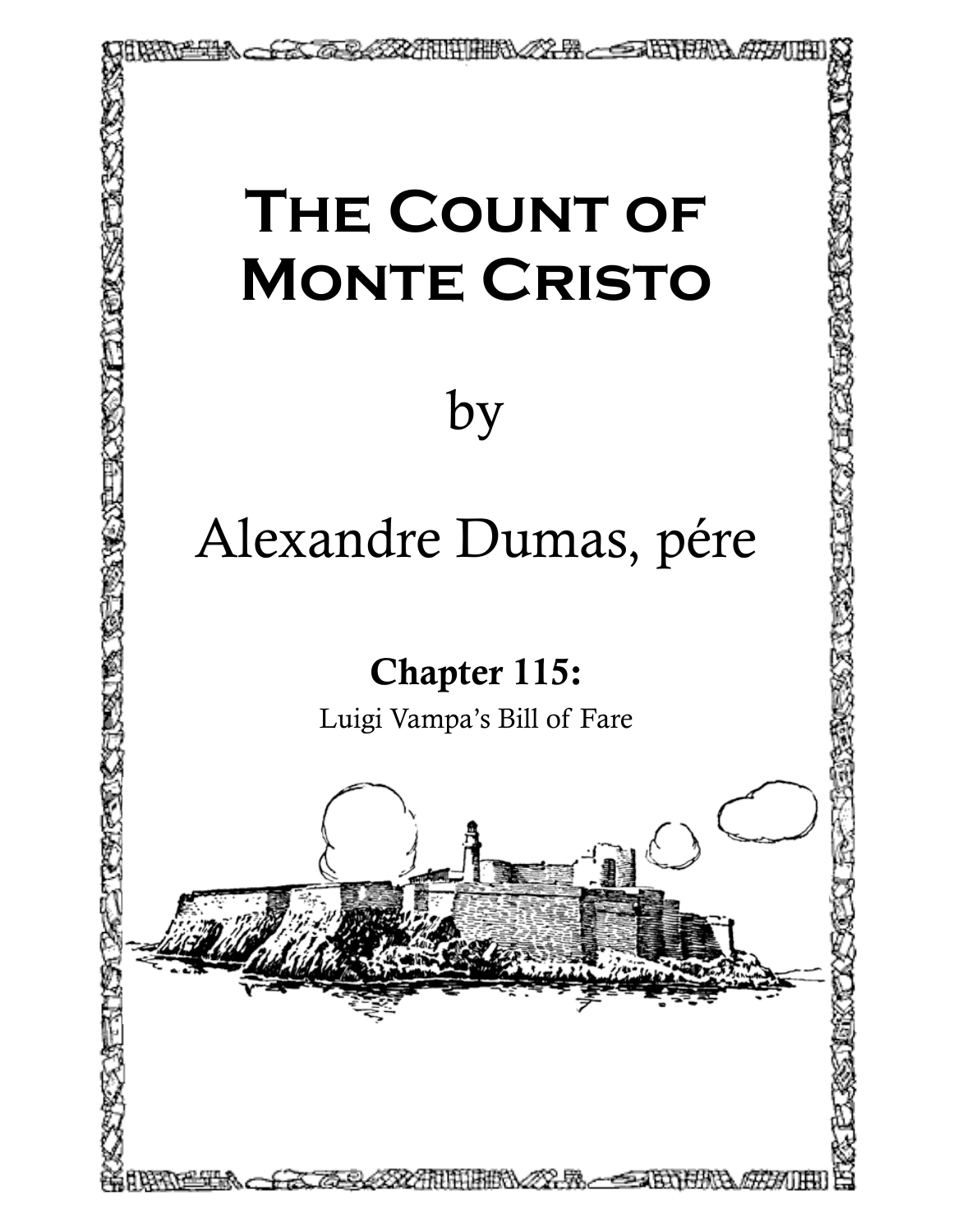We awake from every sleep except the one dreaded by Danglars. He awoke. To a Parisian accustomed to silken curtains, walls hung with velvet drapery, and the soft perfume of burning wood, the white smoke of which diffuses itself in graceful curves around the room, the appearance of the whitewashed cell which greeted his eyes on awakening seemed like the continuation of some disagreeable dream. But in such a situation a single moment suffices to change the strongest doubt into certainty. "Yes, yes," he murmured, "I am in the hands of the brigands of whom Albert de Morcerf spoke." His first idea was to breathe, that he might know whether he was wounded. He borrowed this from "Don Quixote," the only book he had ever read, but which he still slightly remembered.

"No," he cried, "they have not wounded, but perhaps they have robbed me!" and he thrust his hands into his pockets. They were untouched; the hundred louis he had reserved for his journey from Rome to Venice were in his trousers pocket, and in that of his great–coat he found the little note–case containing his letter of credit for 5,050,000 francs. "Singular bandits!" he exclaimed; "they have left me my purse and pocket–book. As I was saying last night, they intend me to be ransomed. Hallo, here is my watch! Let me see what time it is." Danglars' watch, one of Breguet's repeaters, which he had carefully wound up on the previous night, struck half past five. Without this, Danglars would have been quite ignorant of the time, for daylight did not reach his cell. Should he demand an explanation from the bandits, or should he wait patiently for them to propose it? The last alternative seemed the most prudent, so he waited until twelve o'clock. During all this time a sentinel, who had been relieved at eight o'clock, had been watching his door. Danglars suddenly felt a strong inclination to see the person who kept watch over him. He had noticed that a few rays, not of daylight, but from a lamp, penetrated through the ill–joined planks of the door; he approached just as the brigand was refreshing himself with a mouthful of brandy, which, owing to the leathern bottle containing it, sent forth an odor which was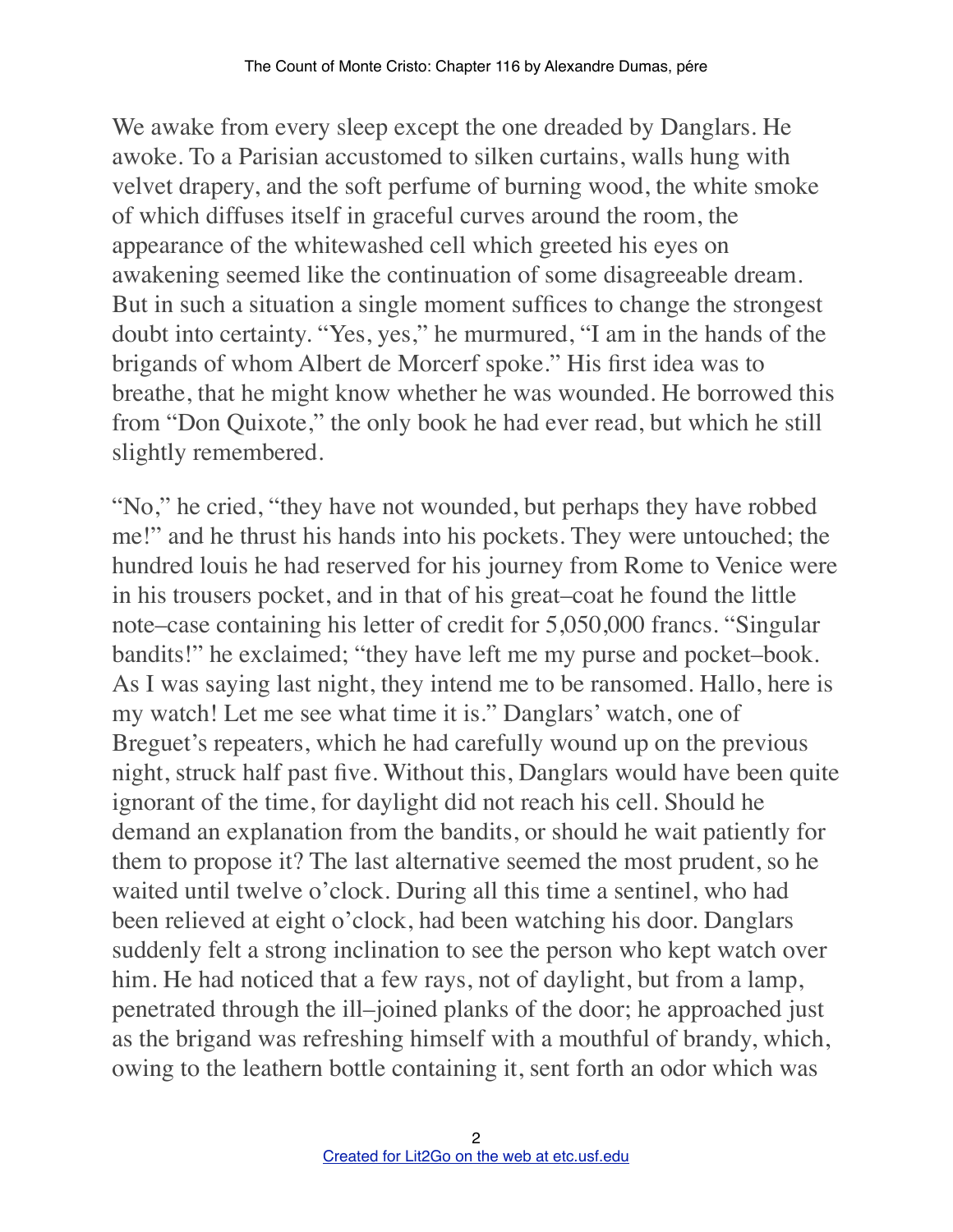extremely unpleasant to Danglars. "Faugh!" he exclaimed, retreating to the farther corner of his cell.

At twelve this man was replaced by another functionary, and Danglars, wishing to catch sight of his new guardian, approached the door again. He was an athletic, gigantic bandit, with large eyes, thick lips, and a flat nose; his red hair fell in dishevelled masses like snakes around his shoulders. "Ah, ha," cried Danglars, "this fellow is more like an ogre than anything else; however, I am rather too old and tough to be very good eating!" We see that Danglars was collected enough to jest; at the same time, as though to disprove the ogreish propensities, the man took some black bread, cheese, and onions from his wallet, which he began devouring voraciously. "May I be hanged," said Danglars, glancing at the bandit's dinner through the crevices of the door,—"may I be hanged if I can understand how people can eat such filth!" and he withdrew to seat himself upon his goat–skin, which reminded him of the smell of the brandy.

But the mysteries of nature are incomprehensible, and there are certain invitations contained in even the coarsest food which appeal very irresistibly to a fasting stomach. Danglars felt his own not to be very well supplied just then, and gradually the man appeared less ugly, the bread less black, and the cheese more fresh, while those dreadful vulgar onions recalled to his mind certain sauces and side–dishes, which his cook prepared in a very superior manner whenever he said, "Monsieur Deniseau, let me have a nice little fricassee to–day." He got up and knocked on the door; the bandit raised his head. Danglars knew that he was heard, so he redoubled his blows. "Che cosa?" asked the bandit. "Come, come," said Danglars, tapping his fingers against the door, "I think it is quite time to think of giving me something to eat!" But whether he did not understand him, or whether he had received no orders respecting the nourishment of Danglars, the giant, without answering, went on with his dinner. Danglars' feelings were hurt, and not wishing to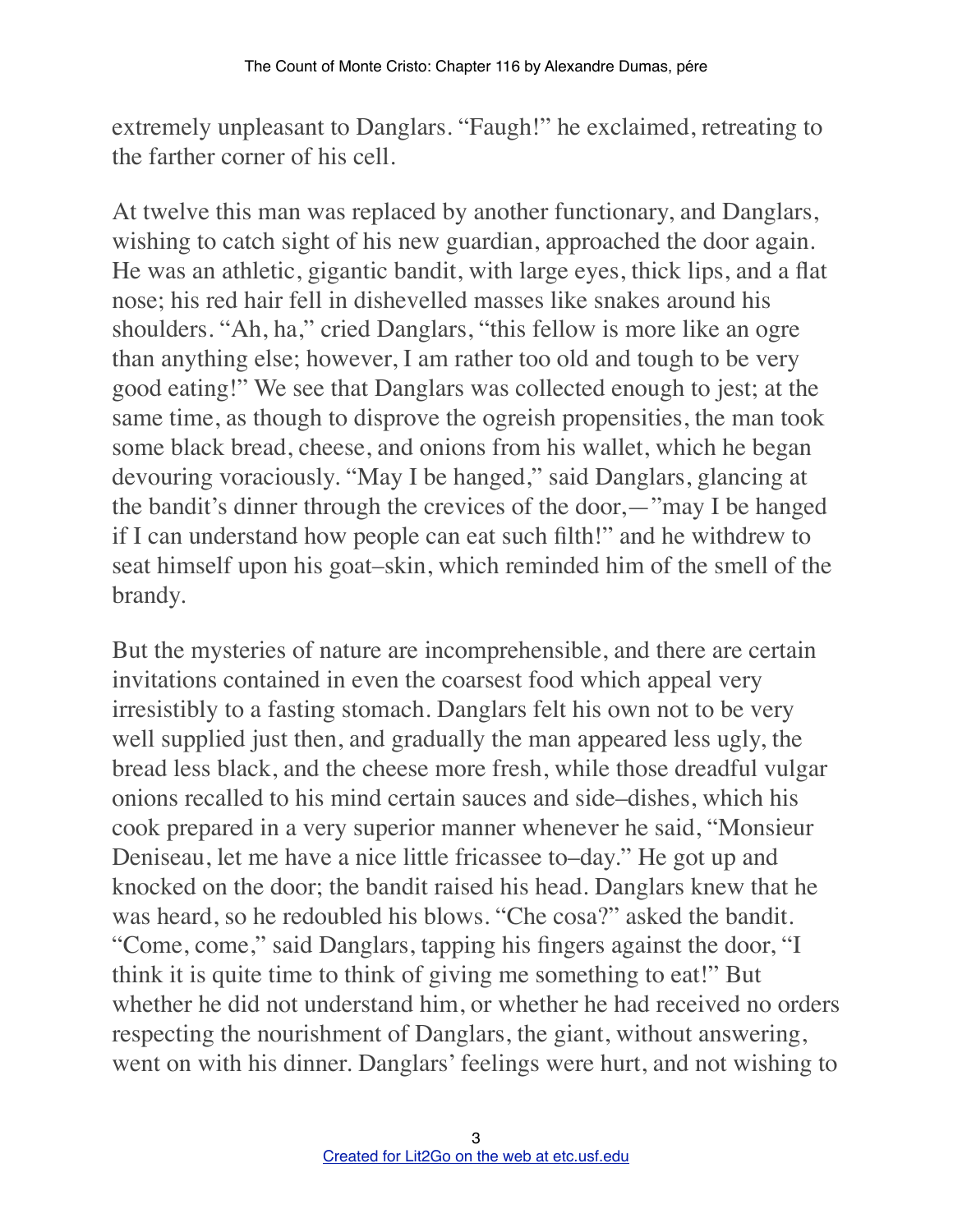put himself under obligations to the brute, the banker threw himself down again on his goat–skin and did not breathe another word.

Four hours passed by and the giant was replaced by another bandit. Danglars, who really began to experience sundry gnawings at the stomach, arose softly, again applied his eye to the crack of the door, and recognized the intelligent countenance of his guide. It was, indeed, Peppino who was preparing to mount guard as comfortably as possible by seating himself opposite to the door, and placing between his legs an earthen pan, containing chick–pease stewed with bacon. Near the pan he also placed a pretty little basket of Villetri grapes and a flask of Orvieto. Peppino was decidedly an epicure. Danglars watched these preparations and his mouth watered. "Come," he said to himself, "let me try if he will be more tractable than the other;" and he tapped gently at the door. "On y va," (coming) exclaimed Peppino, who from frequenting the house of Signor Pastrini understood French perfectly in all its idioms.

Danglars immediately recognized him as the man who had called out in such a furious manner, "Put in your head!" But this was not the time for recrimination, so he assumed his most agreeable manner and said with a gracious smile,—"Excuse me, sir, but are they not going to give me any dinner?"

"Does your excellency happen to be hungry?"

"Happen to be hungry,—that's pretty good, when I haven't eaten for twenty–four hours!" muttered Danglars. Then he added aloud, "Yes, sir, I am hungry—very hungry."

"What would your excellency like?" and Peppino placed his pan on the ground, so that the steam rose directly under the nostrils of Danglars. "Give your orders."

"Have you kitchens here?"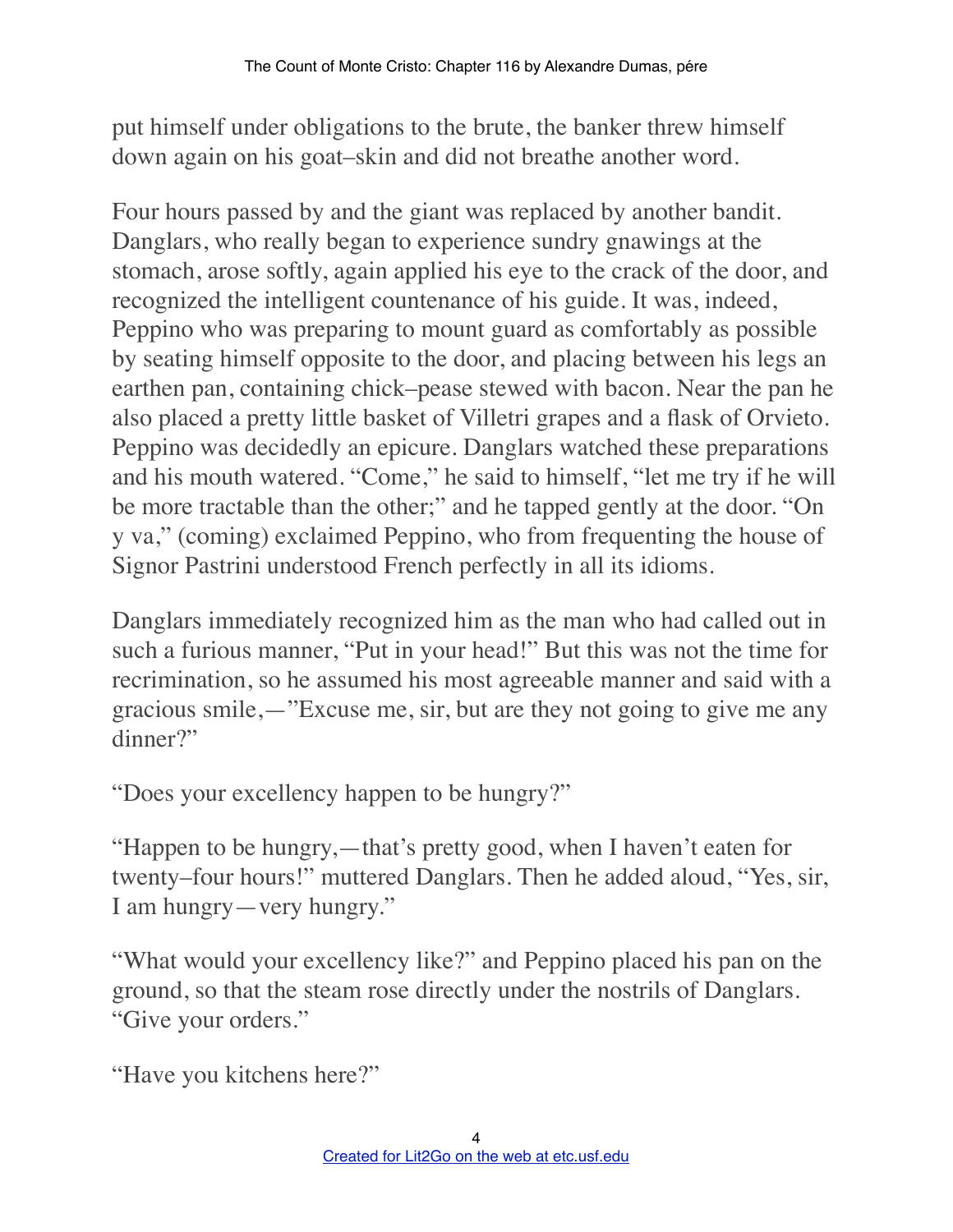"Kitchens?—of course—complete ones."

"And cooks?"

"Excellent!"

"Well, a fowl, fish, game,—it signifies little, so that I eat."

"As your excellency pleases. You mentioned a fowl, I think?"

"Yes, a fowl." Peppino, turning around, shouted, "A fowl for his excellency!" His voice yet echoed in the archway when a handsome, graceful, and half–naked young man appeared, bearing a fowl in a silver dish on his head, without the assistance of his hands. "I could almost believe myself at the Cafe de Paris," murmured Danglars.

"Here, your excellency," said Peppino, taking the fowl from the young bandit and placing it on the worm–eaten table, which with the stool and the goat–skin bed formed the entire furniture of the cell. Danglars asked for a knife and fork. "Here, excellency," said Peppino, offering him a little blunt knife and a boxwood fork. Danglars took the knife in one hand and the fork in the other, and was about to cut up the fowl. "Pardon me, excellency," said Peppino, placing his hand on the banker's shoulder; "people pay here before they eat. They might not be satisfied, and" $-$ 

"Ah, ha," thought Danglars, "this is not so much like Paris, except that I shall probably be skinned! Never mind, I'll fix that all right. I have always heard how cheap poultry is in Italy; I should think a fowl is worth about twelve sous at Rome.—There," he said, throwing a louis down. Peppino picked up the louis, and Danglars again prepared to carve the fowl. "Stay a moment, your excellency," said Peppino, rising; "you still owe me something."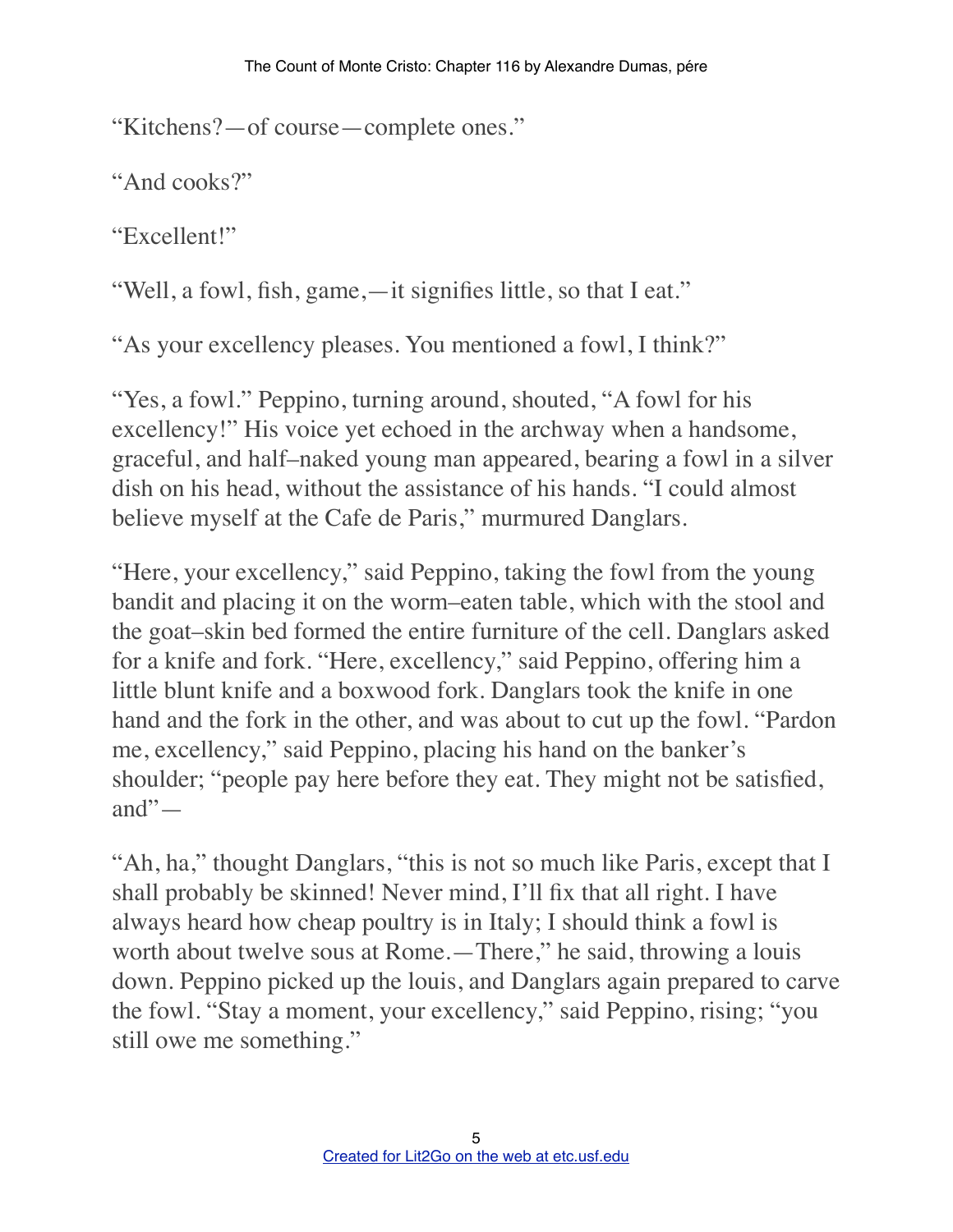"I said they would skin me," thought Danglars; but resolving to resist the extortion, he said, "Come, how much do I owe you for this fowl?"

"Your excellency has given me a louis on account."

"A louis on account for a fowl?"

"Certainly; and your excellency now owes me 4,999 louis." Danglars opened his enormous eyes on hearing this gigantic joke. "Come, come, this is very droll—very amusing—I allow; but, as I am very hungry, pray allow me to eat. Stay, here is another louis for you."

"Then that will make only 4,998 louis more," said Peppino with the same indifference. "I shall get them all in time."

"Oh, as for that," said Danglars, angry at this prolongation of the jest, —"as for that you won't get them at all. Go to the devil! You do not know with whom you have to deal!" Peppino made a sign, and the youth hastily removed the fowl. Danglars threw himself upon his goat–skin, and Peppino, reclosing the door, again began eating his pease and bacon. Though Danglars could not see Peppino, the noise of his teeth allowed no doubt as to his occupation. He was certainly eating, and noisily too, like an ill–bred man. "Brute!" said Danglars. Peppino pretended not to hear him, and without even turning his head continued to eat slowly. Danglars' stomach felt so empty, that it seemed as if it would be impossible ever to fill it again; still he had patience for another half– hour, which appeared to him like a century. He again arose and went to the door. "Come, sir, do not keep me starving here any longer, but tell me what they want."

"Nay, your excellency, it is you who should tell us what you want. Give your orders, and we will execute them."

"Then open the door directly." Peppino obeyed. "Now look here, I want something to eat! To eat—do you hear?"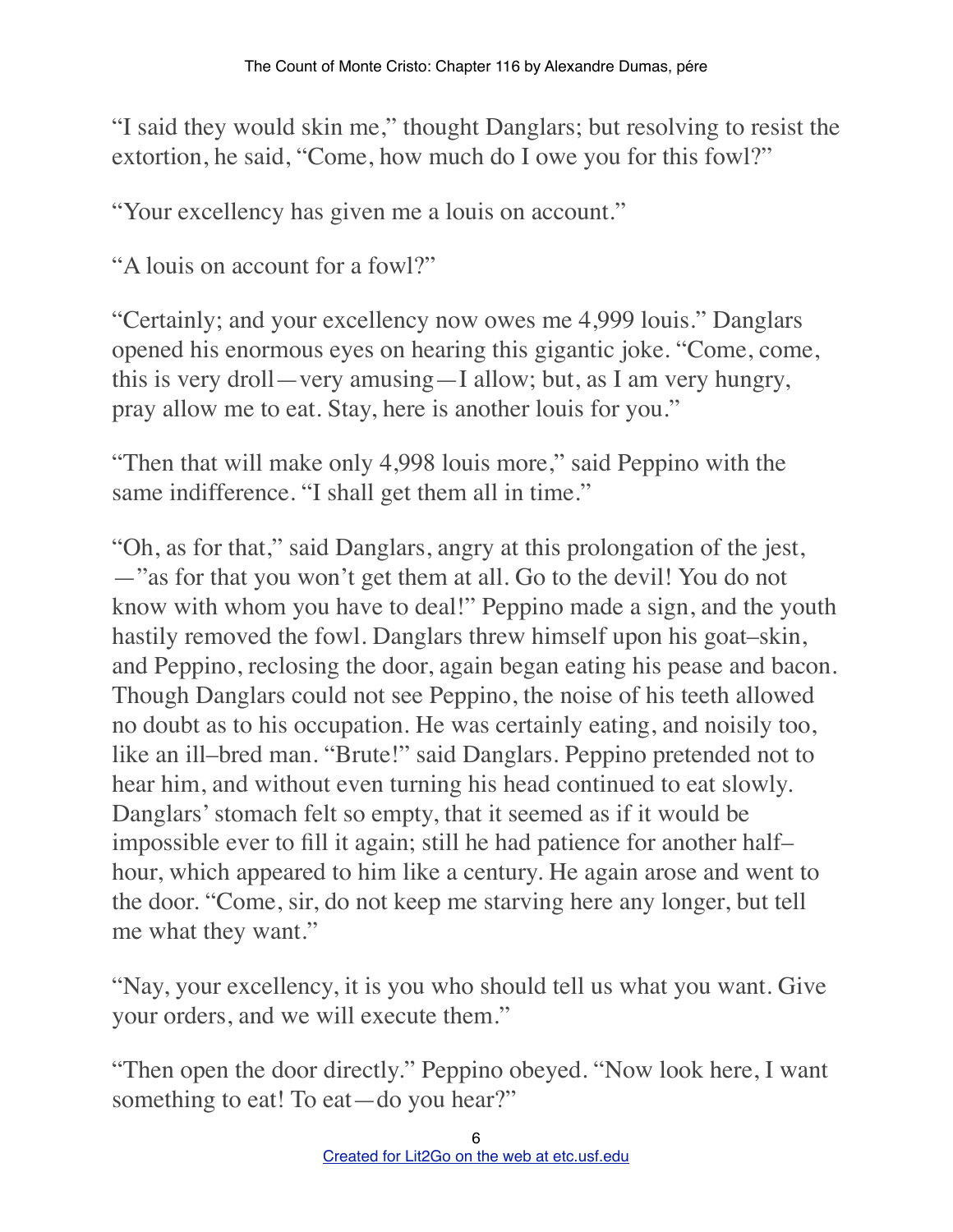"Are you hungry?"

"Come, you understand me."

"What would your excellency like to eat?"

"A piece of dry bread, since the fowls are beyond all price in this accursed place."

"Bread? Very well. Hallo, there, some bread!" he called. The youth brought a small loaf. "How much?" asked Danglars.

"Four thousand nine hundred and ninety–eight louis," said Peppino; "You have paid two louis in advance."

"What? One hundred thousand francs for a loaf?"

"One hundred thousand francs," repeated Peppino.

"But you only asked 100,000 francs for a fowl!"

"We have a fixed price for all our provisions. It signifies nothing whether you eat much or little—whether you have ten dishes or one—it is always the same price."

"What, still keeping up this silly jest? My dear fellow, it is perfectly ridiculous—stupid! You had better tell me at once that you intend starving me to death."

"Oh, dear, no, your excellency, unless you intend to commit suicide. Pay and eat."

"And what am I to pay with, brute?" said Danglars, enraged. "Do you suppose I carry 100,000 francs in my pocket?"